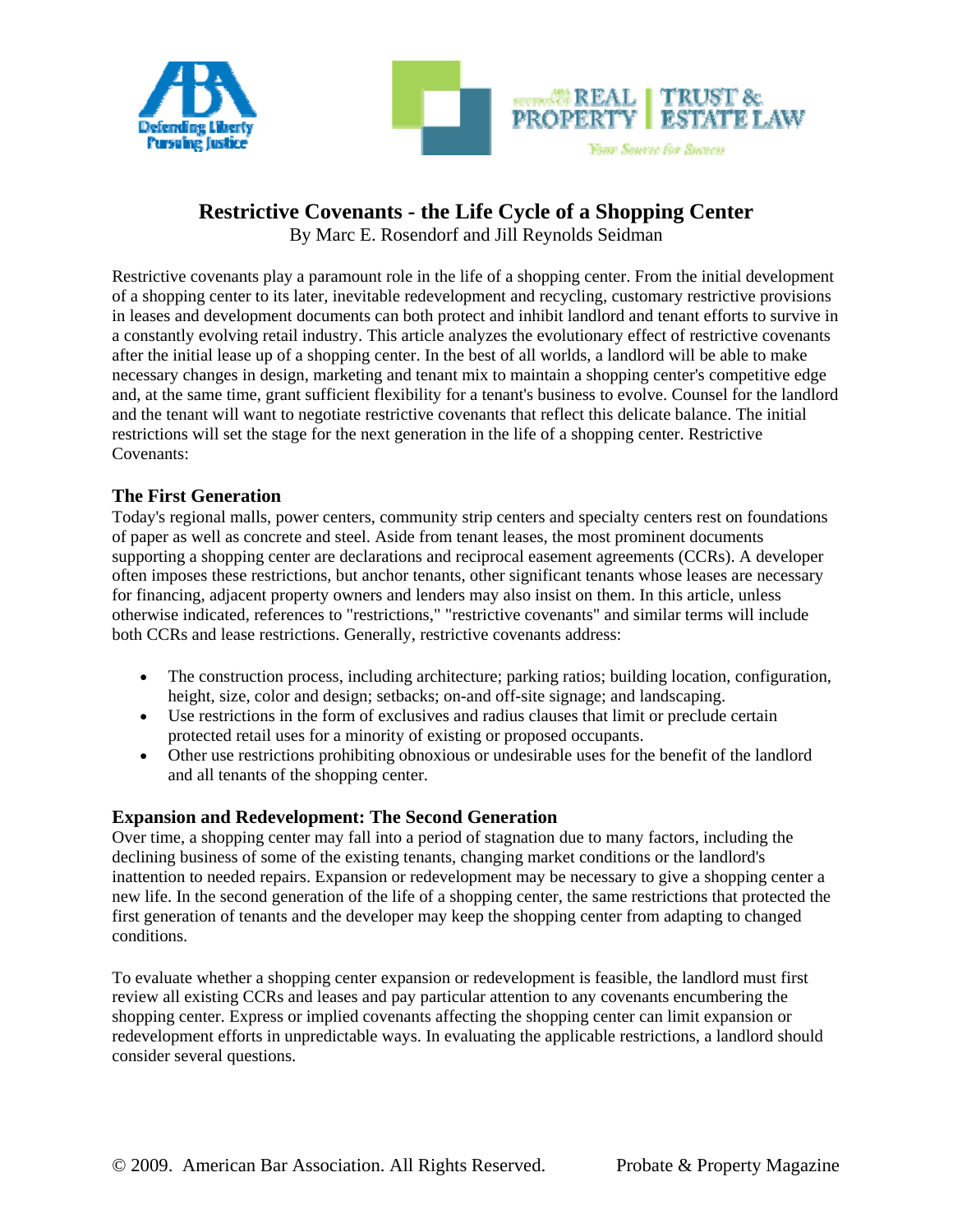Do express restrictions prohibit the introduction of new tenants or new uses into the shopping center? Department store agreements may prohibit a landlord from replacing more traditional department stores with discount department stores or so-called "category killers." A lease or CCR may also prohibit certain kinds of users or uses. Additionally, key tenants may have successfully negotiated prior approval rights over leases of particular space in a shopping center. Alternatively, a developer may have negotiated clauses in which a retailer's change in use will terminate the retailer's exclusive use restriction or trigger a buy back right for the developer.

Do implied restrictions prohibit expansion and redevelopment? If a landlord does not have a specific right under applicable restrictions to change the nature of the shopping center, implied use restrictions may prevent it from converting a retail shopping center to another use. For example, implied use restrictions may arise from the attachment of a site plan or rendering to a lease or CCR, thereby prohibiting expansion beyond that depicted in these drawings. See, e.g., Madigan Bros. v. Melrose Shopping Ctr. Co., 463 N.E.2d 824 (Ill. Ct. App. 1984); Safeway, Inc. v. Plaza Co. 444 S.E.2d 544 (Va. 1994). Attachment of a site plan may also create implied representations that the buildings and improvements will not change or that certain tenants will be present during a particular tenant's lease. Other implied restrictions that may inhibit redevelopment or expansion are:

- The designation of common areas, or a duty to pay for common area maintenance or repairs and replacements, each of which may create access, visibility, parking and similar easements.
- The covenant of quiet enjoyment, which can restrict interruption and inconvenience from construction.
- A definition of the "premises" that incorporates appurtenant rights, which may create implied covenants for existing access and visibility.
- A definition of the "shopping center" that excludes expansions, which can prevent the developer from expanding the shopping center or allowing tenants on adjacent land to share existing common areas.
- A definition of the "shopping center" that includes outparcels or after-acquired properties, which may subject those properties to existing restrictions imposed on the "shopping center." See, e.g., Slice v. Carozza Properties, Inc., 137 A.2d 687 (Md. 1958). Do other express or implied restrictions limit expansion and re- development efforts? Construction restrictions can limit expansion or redevelopment goals, such as:
- "no build" or "permissible building" areas;
- provisions limiting the use of shopping center common areas, such as parking lots, for any purpose other than as originally designated;
- parking ratio requirements for different uses; and
- other prohibitions against interference with existing access, visibility, use or enjoyment. In addition, anchor and other important tenants may have negotiated controls over parking areas near their premises. Before expansion or redevelopment, the landlord must ascertain the following:
- Are there any express covenants or representations about the size or configuration of parking lots or access points?
- Can any party claim implied covenants or conditions on parking or traffic flow because site plans were attached as exhibits or because the developer has complied with code requirements that subsequently have been modified or superseded?

### **Restrictive Covenants in Leases**

Integral to the success of both first and second generation shopping center development is the negotiation of a meaningful and comprehensive exclusive use restriction program for the shopping center. A tenant deciding to lease space in a second generation shopping center bases its decision on many factors. One of the most important factors is the correct retail mix. The tenant wants to ensure that other stores with compatible covenants are open and operating, resulting in a favorable synergy among all shopping center tenants. In addition, the tenant may want to minimize the potential for direct competition with its primary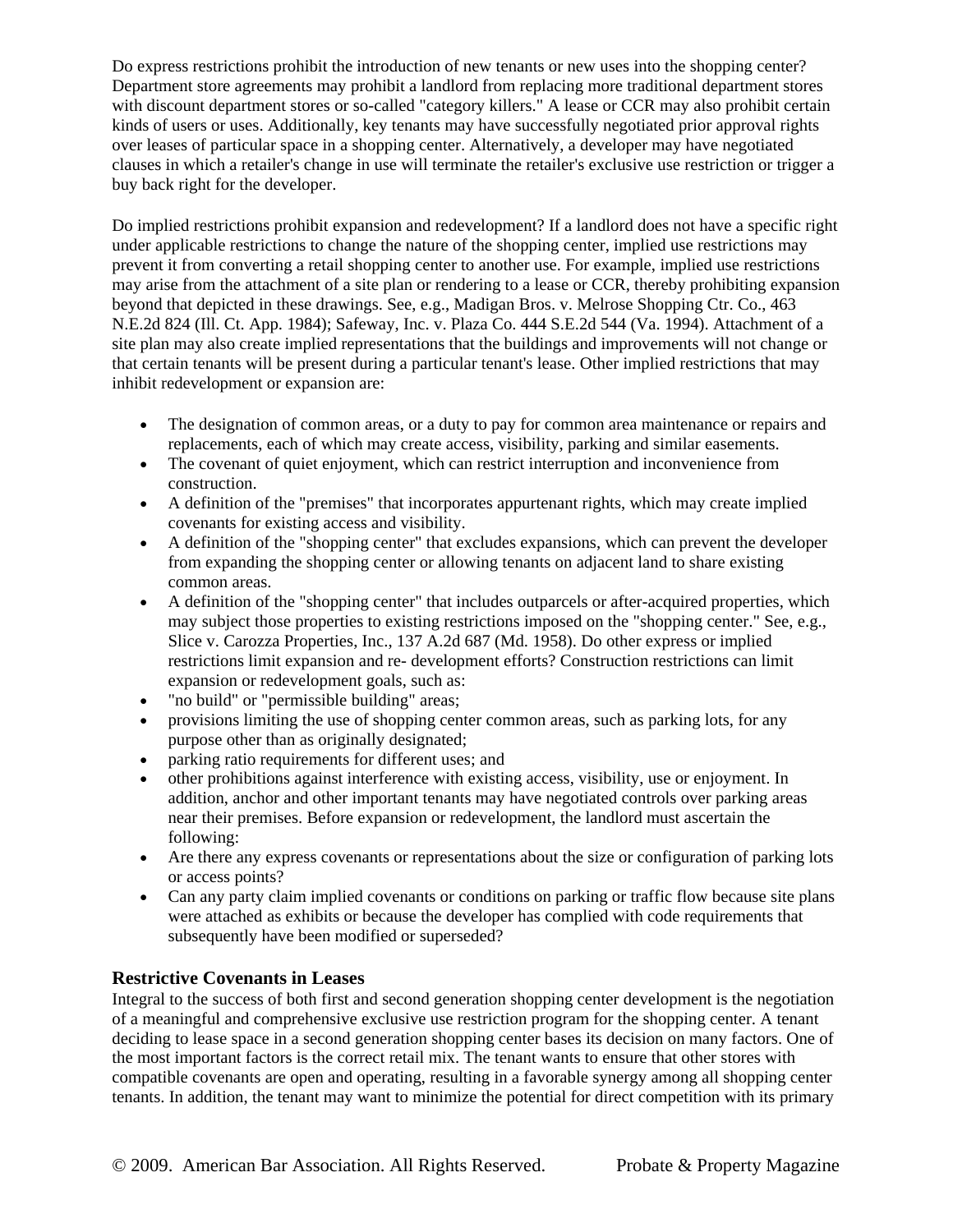line of business as well as other significant aspects of its use. Managing a retail development subject to numerous exclusives and restrictive covenants can be a problem for the landlord if it permits conflicts to exist in the exclusives it grants to different tenants, or if a tenant obtains too broad an exclusive, thereby preventing a future lease to another retailer that would add value to the shopping center. Landlords must be particularly vigilant in defining the parameters of tenants' use rights, especially if the use clauses are permissive and allow for ongoing changes in the tenants' lines of business.

Lease provisions that allocate the risk of confirming whether a second generation lease complies with the relevant restrictive covenants may be found in an integrated lease clause or as part of clauses addressing title, quiet enjoyment and use rights. Landlords and tenants try to allocate this risk to each other. Sample competing lease clauses accompany this article.

To minimize the potential for creating inconsistent or conflicting restrictions, a landlord should maintain a catalog of current restrictive covenants. The landlord's counsel can then better evaluate whether a prospective tenant's use and improvements comply with these restrictions. Similarly, counsel must determine whether the landlord can restrict existing tenants under the terms of any new restrictions required by the prospective tenant. The first tier of this analysis is more practical, relying on basic questions such as:

- What is restricted and how is it defined? Does the restriction apply to a certain type of retail operation (e.g., deli, drugstore or convenience store)? What products are restricted? Does the restriction apply to an expansion of the shopping center?
- What is the scope of the restriction? Is it an absolute prohibition? Are there any permitted exceptions? For example, is the use restricted on a primary or incidental basis? If so, is primary or incidental use defined by sales volume, display area or some other means?
- Does the restrictive covenant contain an expiration or forfeiture provision? Will nonuse forfeit the restriction or exclusive? Is continued enjoyment conditioned on the absence of a default by the beneficiary?

This first tier analysis focuses on the scope of the restrictions potentially affected by the proposed tenancy. Landlord's counsel should perform a similar analysis of the use clauses of the existing tenants to assess which tenants could, by their permitted uses, violate the exclusive sought by the prospective tenant. This second tier of analysis requires an understanding of the judicial construction of restrictive covenants. Generally, courts construe restrictive covenants narrowly, with all doubt resolved against enforcement. See, e.g., Rite Aid, Inc. v. Marc's Variety Store, Inc., 638 N.E.2d 1056, 1060 (Ohio Ct. App. 1994); Sampson Investments v. Jondex Corp., 499 N.W.2d 177 (Wis. 1993). The parties' intent at the time they entered into the contract is often used to define restricted items, particularly in older leases when industry changes raise questions about the meaning or scope of a restriction. Courts have emphasized that precision and definition are critical to avoid judicial interpretation of the parties' intent.

Generally, if a lease provides that the demised premises shall be used "solely" or "only" for a particular use or purpose and "for no other use or purpose," courts will enforce such a restriction. If the lease does not exclude other purposes, the use clause will likely be considered as permissive and will not prevent the tenant from using the demised premises for some other purpose. To determine whether a lease provision is descriptive or restrictive, some courts will look at surrounding circumstances, such as a course of dealings between the parties and the format of the particular trade or line of business at the time of lease execution.

Courts may find that restrictions using the terms "primarily" or "principally" are ambiguous and may not enforce them in the manner that the parties intended. In Walgreen Co. v. Sara Creek Property Co., 775 F. Supp. 1192, 1195-96 (E.D. Wis. 1991), aff'd, 966 F.2d 273 (7th Cir. 1992), the court found that the phrase "principal portion" was ambiguous because it was neither "plain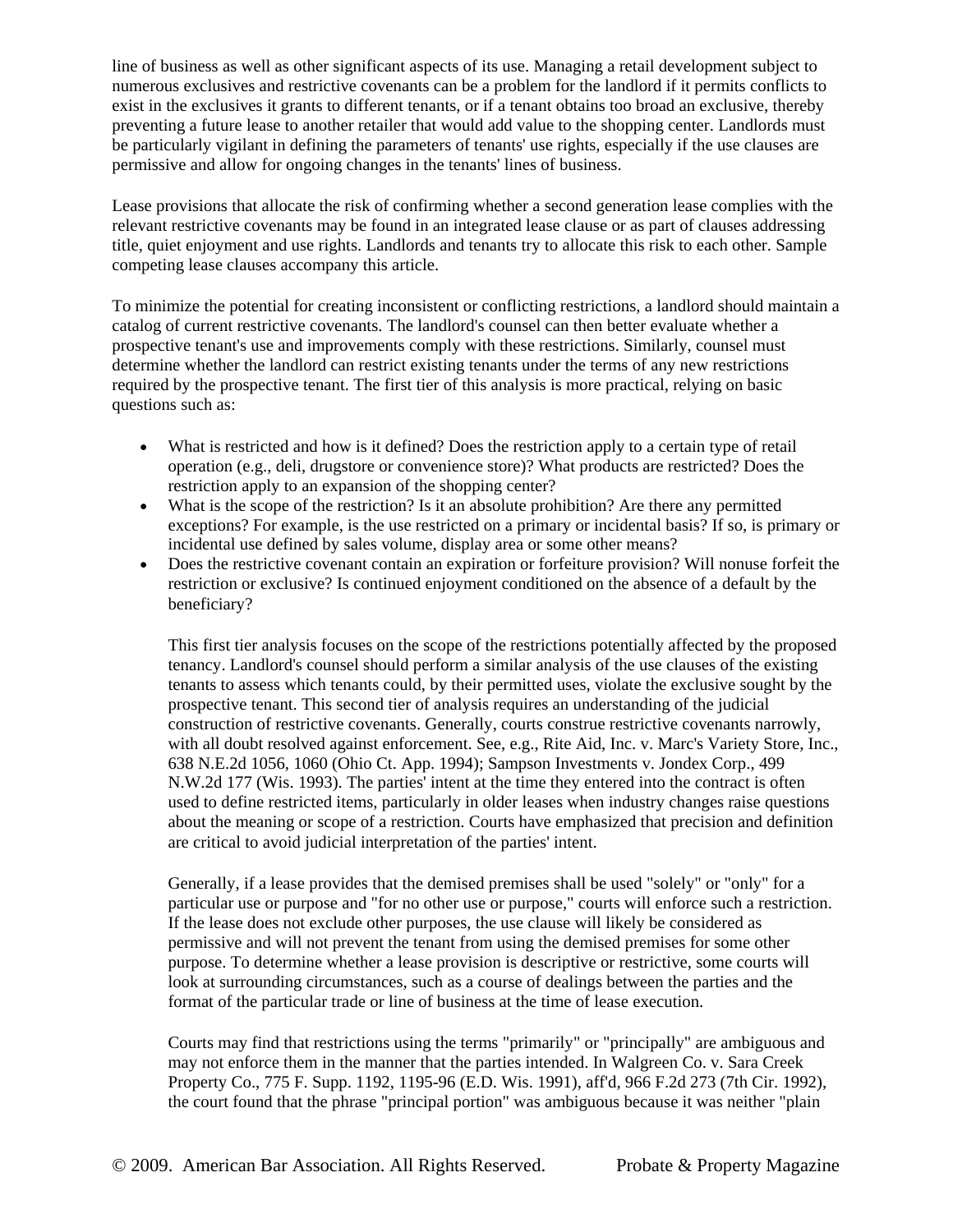on its face" nor defined in the lease. The court found no persuasive evidence of the parties' intent and used a dictionary definition of "principal" to determine that it was synonymous with "main" or "chief in size or extent." Id. at 1196.

Narrow use restrictions may be vulnerable to other unanticipated results. For example, in Marriott Corp. v. Combined Properties Limited Partnership, 391 S.E.2d 313, 314 (Va. 1990), the tenant operated a Roy Rogers restaurant and sought to prevent other similar restaurants from competing in the shopping center. The lease language prohibited other "drive-in" restaurants, which was the predominant form of competition when the lease was signed in 1967. Id. at 314-15. The court determined that the prohibition of drive-in restaurants did not restrict another fast food restaurant whose business was at least half dine-in (with the rest split between drive-through window and carry- out patrons). Id. at 315-16.

Counsel should supply further definitions when using terms such as "prin-cipal" or "primary" to describe a restriction or permitted use. As the Marriott case illustrates, counsel should consider the likelihood of the tenant's use evolving over the term of the lease and, if possible, provide for that change. See also Cox v. Ford Leasing Dev. Co., 316 S.E.2d 182 (Ga. Ct. App. 1984); Sky Four Realty Co. v. C.F.M. Enters., Inc., 513 N.Y.S.2d 546 (N.Y. App. Div. 1987); MBD Enters., Inc. v. American Nat'l Bank, 655 N.E.2d 1061 (Ill. Ct. App. 1995).

Whenever possible, landlords should agree to a narrowly tailored exclusive for a particular type of "product" rather than a type of "store." The parties should resolve whether the tenant's proposed exclusive will be subject to actual existing uses or the contractual use clause provisions. Depending on the circumstances, actual uses may be broader than the contractual uses or contractual uses may be more expansive than the actual uses. Additional Leasing Concerns Landlords and tenants in the second generation of the shopping center can encounter additional leasing concerns.

 Right to change use/failure to operate. The tenant must determine the effect a change in its business or permitted use will have on its exclusive, including a lapse of the exclusive. Additionally, the tenant will not want a change in its use to be subject to a "de facto" exclusive\_that is, a covenant prohibiting a tenant from changing its use if the new use conflicts with any other tenant's then- current use, whether or not that other tenant actually has an exclusive for that use. A tenant's breach of an express operating covenant may void the tenant's exclusive. Other lease clauses, unrelated to express operating covenants, may create implied covenants of continuous operation. Counsel should draft continuous operating covenants with clear, plain language to avoid any inferences or assumptions. A landlord and tenant should negotiate whether restrictive covenants are waived if the tenant no longer operates in the shopping center.

In Jondex, the lease gave the tenant a supermarket exclusive and required it to occupy and use the premises only for a retail warehouse store selling articles found in family centers and supermarkets. Jondex, 499 N.W.2d at 179. The tenant ceased operations but continued to pay rent. The court held that the lease clause was a restrictive use clause and not a continuous occupancy clause because the clear language of the clause did not require the tenant to operate continuously. Id. at 183. In contrast, in East Broadway Corp. v. Taco Bell Corp., 542 N.W.2d 816 (Iowa 1996), Taco Bell was a succes-sor lessee under a lease with no written covenant to operate continuously but with a percentage rent clause. Taco Bell closed its business and paid only its low base rent. In ruling for the landlord, the court stated that a covenant of continuous operation will be implied if a substantial part of the rent is a percentage of gross sales. Id. at 819. The court found that the rent was derived substantially from Taco Bell's gross sales. Id. at 821.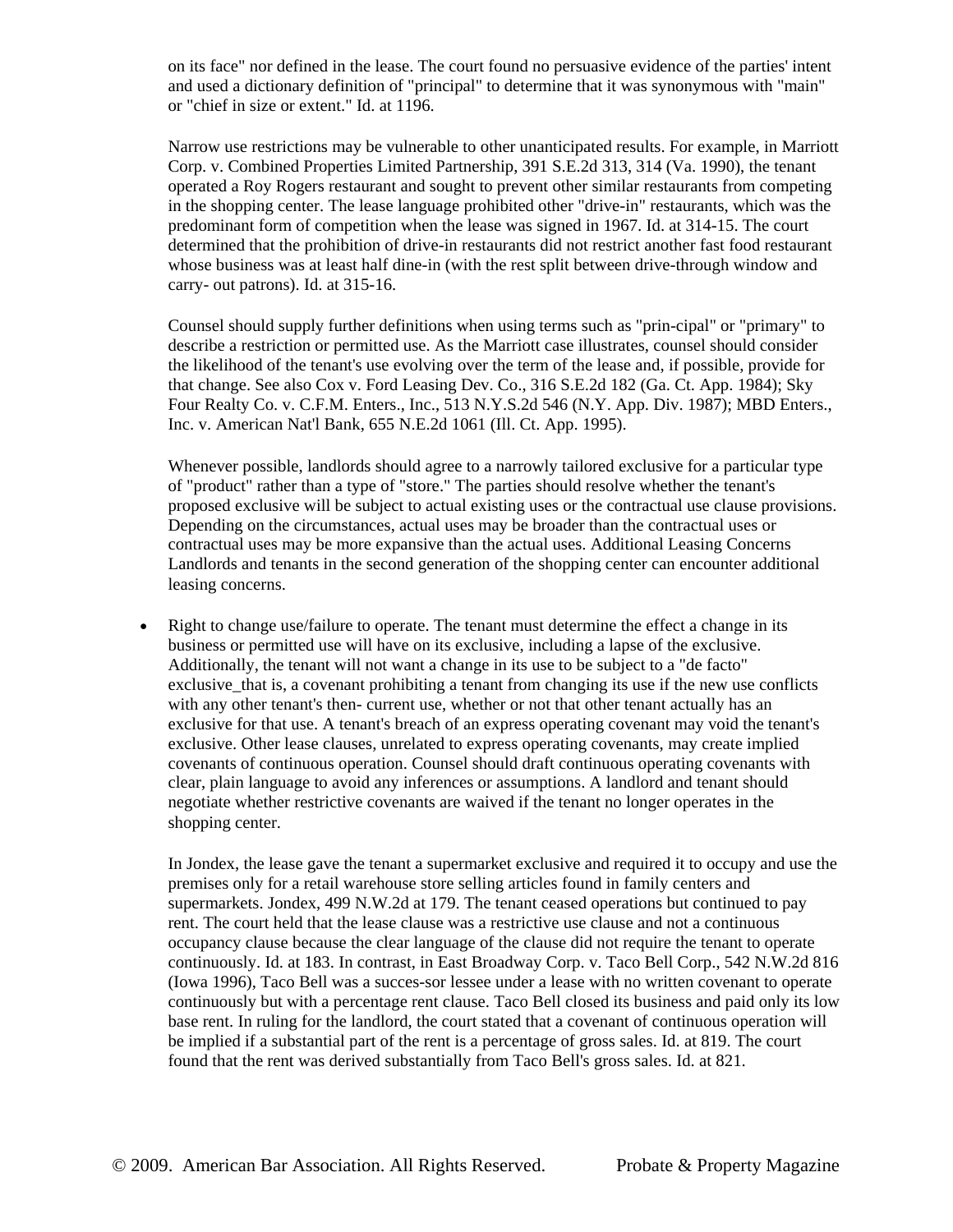- Obnoxious uses. A landlord and tenant must also consider restrictions on various disfavored uses and other circumstances such as:
	- o Changes in the environment and conditions from earlier development of the shopping center, changes in the industry and the natural evolution of products.
	- o Whether the lease provisions are drafted to incorporate future concepts in commercial real estate, such as off-track betting, upscale pool halls, secondhand retailers and new entertainment-related concepts (which may otherwise fall into categories of undesirable uses).
	- o Retail uses that affect parking requirements, including entertainment facilities such as restaurants and theaters, and nonretail uses, such as educational activities and training classes.
	- o Site plan control. The tenant may seek to negotiate certain control rights over the common areas, such as:
	- o Changes to common or building areas and whether the tenant's consent may be required for that kind of change, as compared with a "no build" area for a certain part of the shopping center. See, e.g., Safeway, 444 S.E.2d 544.
	- o Modification of key areas, view corridors, no build areas and access areas.
	- o Use of common areas other than mutual, nonexclusive uses.
	- o Necessary changes. The landlord and tenant may need to negotiate restrictive covenants for building location, height, theme and signage. The landlord will seek to retain total control while the tenant will want certainty and predictability concerning the character of the shopping center.
	- o Multiple ownership/after-acquired property. A tenant's requested restriction or exclusive may not obtain the desired effect if the landlord does not own all or substantially all of the shopping center or later acquires more property to add to the shopping center. In Edmond's of Fresno v. MacDonald Group, Ltd., 217 Cal. Rptr. 375, 376-77 (Cal. Ct. App. 1985), a lease provided that there would be only two retail jewelry stores in the shopping center. The court held that the restriction applied to a newly developed portion of the shopping center under an implied covenant of good faith and fair dealing, which requires that neither party do anything to deprive the other of the benefits of the agreement. Id. at 379-80. See also Slice, 137 A.2d 687.
	- o "First class" manner. A lease restriction might provide for the landlord or tenant to operate the shopping center or premises in a "first class manner." This may create a problem. When drafting this kind of provision, counsel should include clear standards for the restriction and state which party determines the standard. For example, the standard may be tied to other shopping centers in the geographical area or the condition that existed at lease execution or possession of the premises, and the determination could be based on either the landlord's commercially reasonable judgment or sound property management standards.

#### **Remedies for Breach**

A landlord may not know that a tenant's exclusive rights have been breached until the tenant demands that the landlord enforce the exclusive rights or be faced with tenant rem-edies for that violation. Possible rem-edies include an injunction, damages, a rent adjustment or abatement or a lease termination.

In Walgreen, Walgreen obtained a permanent injunction to enforce its exclusive for a "drug store or a so-called prescription pharmacy or for any other purpose requiring a qualified pharmacist." Walgreen, 775 F. Supp. at 1194, 1198. The court, however, found that neither a typical Phar-Mor store nor the store Phar-Mor proposed to open in the same shopping mall would violate Walgreen's other exclusive that prohibited "the operation of a business the principal portion of which is the sale of so-called health and beauty aids and drug sundries." Id. at 1196-97. The court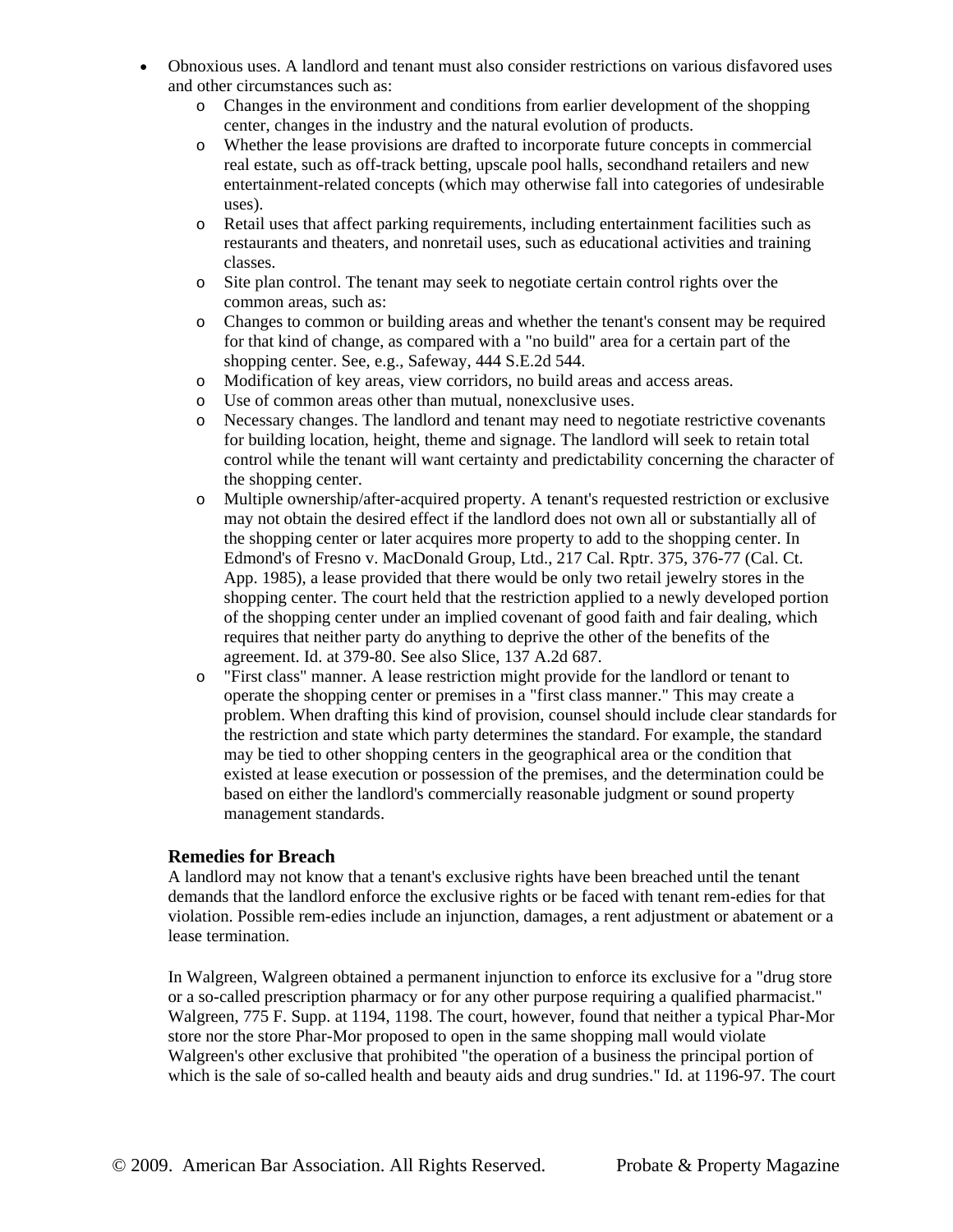stated that the choice between an injunction and damages requires a balancing of costs and benefits. Id. at 1197.

In Child World, Inc. v. South Towne Centre, Ltd., 634 F. Supp. 1121, 1123-24 (S.D. Ohio 1986), a restrictive covenant in a lease barred the landlord from selling property to another toy store within a specified radius. The court found the restriction valid against the landlord. Id. at 1135. The court applied a balancing test that weighed the tenant's right to enforce the covenant against the damages that the tenant would have sustained if the landlord sold to a competitor. Id. at 1126. In reaching its decision, the court reasoned that the landlord would not suffer unreasonable hardship because it could sell or lease to someone else.

Short of a judicial determination, the parties may not be able to conclude with any reliable certainty the scope of a restrictive clause. Accordingly, counsel should be prepared to advise a client on the consequences of a violation of the restrictive covenant. This discussion should include the remedies available to the beneficiary in the contract, at law and in equity and the parties that are liable for the breach. Even though a landlord negotiates sound use clauses and exclusives and polices them, the landlord should also limit the tenant's remedies for exclusive rights violations to maximize the landlord's flexibility in leasing the shopping center. For example, if a violation occurs, the lease could allow the landlord to buy out the tenant at a predetermined amount (e.g., the unamortized cost of the tenant's leasehold improvements less any improvement allowance funded by the landlord).

Existing tenants must also be watchful of new tenants and diligently protect their own exclusive rights. Courts are receptive to arguments that a tenant should lose its exclusive if it fails to timely enforce its rights. In J.C. Penney Co. v. Giant Eagle, Inc., 813 F. Supp. 360, 371 (W.D. Pa. 1992), aff'd, 85 F.3d 120 (3d Cir. 1996), Giant Eagle claimed that Penney unreasonably delayed in asserting a breach of its drugstore exclusive while Giant Eagle installed a pharmacy in its store. The court stated that the affirmative defense of laches may bar such a claim if the plaintiff's delay in bringing suit was unreasonable and the defendant was prejudiced by the delay. Id. at 372. Giant Eagle was unable to meet the burden of proof necessary to sustain the defense. The court relied on Giant Eagle's prior knowledge of the restriction, as well as Penney's repeated refusals to waive the restriction and Penney's notice to Giant Eagle of its objection before construction began.

In Piggly Wiggly of Mansfield, Inc. v. Wolpert Associates, 519 So. 2d 371 (La. Ct. App. 1988), cert. denied, 522 So. 2d 1098 (La. 1988), a supermarket tenant sought to enjoin Wal-Mart from violating Piggly Wiggly's supermarket exclusive. The court refused to enforce the tenant's exclusive rights, relying on the tenant's execution of a "clean" estoppel certificate at a time when it had firsthand knowledge of Wal-Mart's sale of grocery items. Id. at 373.

#### **Conclusion**

Restrictive covenants can and often do have a significant effect on the life of a shopping center. Restrictions that are not carefully considered and drafted may not ultimately protect the interests of either party as originally intended. It is often difficult to predict the evolution of retailing concepts and trends and to provide adequately for these contingencies in leases and other development documents. Nevertheless, the ability of lawyers for the landlord and tenant to do so can determine whether a shopping center, or a particular tenant's business, will survive into old age or become extinct before reaching its true potential.

#### **Landlord Form**

(a) Landlord covenants that, if Tenant performs all of the covenants of this Lease to be performed by Tenant, Tenant shall have, hold and enjoy quiet possession of the Demised Premises for the Term without hindrance or interruption by Landlord or any other person or persons claiming